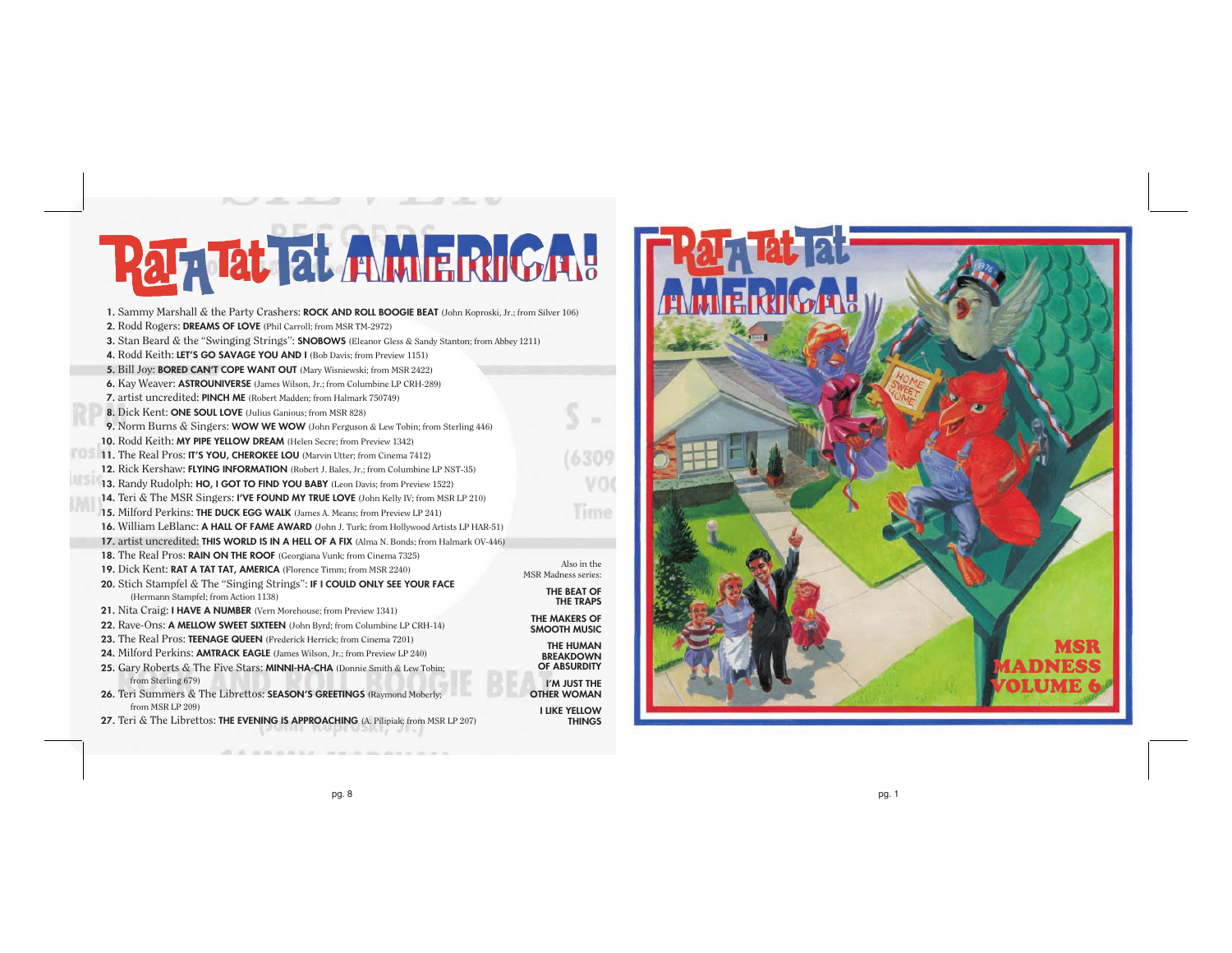

**IF I COULD ONLY SEE YOUR FACE.** Gottscherisch is an obscure Germanic dialect spoken in the southeastern Slovenia district of Gottschee. Although this song is in English all the way, some of Hermann "Stich"

Stampfel's ( $\triangleright$ ) other lyrics were originally written in Gottscherisch, then translated to English before being dumped into the songpoem gristmill. Stich recorded his own vocal for "If I Could Only See Your Face," then sent the tape to Sandy Stanton, who applied his patented "Singing Strings" overdub ("O.D.") treatment.

**I HAVE A NUMBER.** If you think you detect the uncredited hand of Rodd here, you are not mistaken. Nita Craig was his girlfriend and musical *protégée*.

**A MELLOW SWEET SIXTEEN.** The Rave-Ons were the house band on Columbine's earliest few albums, but were soon canned due to customer complaints. It's hard to imagine what fault anyone could find with them, though. Who wouldn't thrill to have his or her song performed by a group that makes the first rehearsal of a junior-high garage band sound harmonious by comparison, sung by a laryngitic vocalist who laughs in the middle of it?



**COLUMBINE CRH-14, FEATURING THE RAVE-ONS**

**ROCK AND ROLL BOOGIE BEAT.** Like its flipside "Twist And Turn," which led off *The Human Breakdown Of Absurdity* (MSR Madness, volume 3), this upbeat party-styler from 1961 is practically begging to jump-start our little hoedown. Silver Records was the vanity label of Cleveland song-poet John Koproski, Jr., who sent his hot-rockin' and always-fine little babies off to be birthed at the Globe Recording Studio in Nashville.

**DREAMS OF LOVE.** Nothing cute or weird going on here, just a perfect soul–pop ballad delivered with majestic grace and power. Rodd's slide upward into the final falsetto note is particularly sublime. This

is song-poet Phil Carroll's (#) *fourth* time out on MSR Madness. He previously checked in with "Watch Johnny Carson," "Yippee Hippee" and "I Take A Fancy To Nancy," and there are plenty more P.C. gems still to go around.

**SNOBOWS.** Stan Beard is believed to be a *nom de song-poem* of Sandy Stanton, the founder of the Film City studio and label and one of the true *characters* of the song-poem game. The "hook" to this lovely number about the aurora borealis is when the rhythm of the Chamberlin's human manipulator inadvertently runs counter to the instrument's builtin beat box.

LET'S GO SAVAGE YOU AND I. Gauguin went native in Tahiti. Rodd Keith goes native in the American West.

**BORED CAN'T COPE WANT OUT.** An excellent period piece, although evidence that Rodd, who was several years' dead by the time this one was cut, was song-poem music's one true keyboard genius.

**ASTROUNIVERSE.** James Wilson, Jr., Thomas Guygax's only rival as Song-Poet King, often comes up with words that sound like words yet aren't words. We find him here in the

midst of his physics phase, an especially fertile era. Despite a slight fissure in the line about the Qualbyzmatrons, this is one of Kay Weaver's  $(\triangleright)$  best vocal performances.

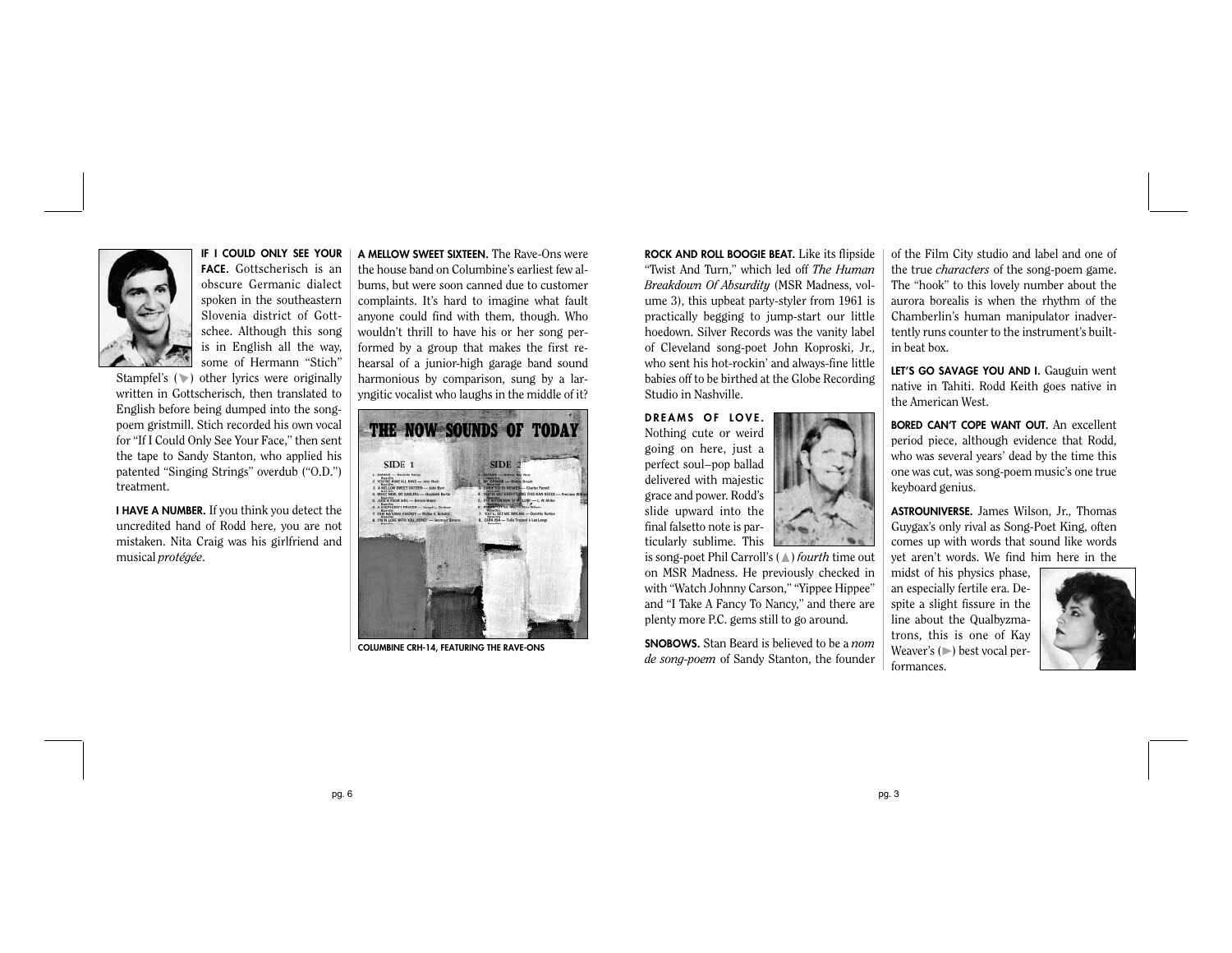**PINCH ME.** Halmark's sound is cheap even by song-poem standards. They didn't even made their own recordings, instead simply adding new vocals to recycled music beds. It doesn't take long for the Halmark fan to become familiar with all their tracks, but the fun is in the surprise, as each new lyric careens headlong into the same old music.

**ONE SOUL LOVE.** One of the things song-poem music does best is freeze-frame a trendy moment in pop culture history. Dick Kent, one of the most reliably enthusiastic of the studio singers, is a perfect choice to take on a lyric of this sort.

**WOW WE WOW.** The flip to "Human Breakdown Of Absurdity." Love that Sterling Records guitar sound! Their reverb is nothing to sneeze at, either.

**MY PIPE YELLOW DREAM.** Once again we find Rodd working within the confines of conventional pop structure, yet not contenting himself with a mere readymade. It's a cryin' shame he was never given a crack at the actual record charts — in a just popworld, he would've burned 'em up.

SANDY STANTON, PEERING OUT FROM BEHIND THE ELECTRIC HARMONICA



tities from Preview and MSR, all drew from the same talent pool. The lead Real Pro on this outing is unmistakably Dick Kent.

**FLYING INFORMATION.** The title is a clever pun on "flying in formation"; the lyric a rare example of a song-poem that was written with tongue knowingly in cheek. Robert J. Bales, Jr., is another in a long line of top-notch songpoets from the Chicago area.

**TO FIND YOU BABY.** I don't know who Randy Rudolph is, but he sure was one soul love.

**I'VE FOUND MY TRUE LOVE.** Teri Summers' taut, driving vocal presents a

perfect complement to Del Casher's stinging guitar style. Song-poet John Kelly, also responsible for "City Hospital's Patients," "The Saddest Story" and "Cloud Nine," is one of the best. This is the *sixth* song compiled from MSR 210, *Variety Songs For '69*, clearly the greatest original song-poem album of 'em all.

**THE DUCK EGG WALK.** This one goes out to all those who thought "Betsy And Her Goat" was the most ludicrous song they ever heard.

**A HALL OF FAME AWARD.** I'm too lazy to look up whether John J. Turk really did return his Ohio University Hall of Fame Award or not, but his explanation set to a hip-hop beat sure *sounds* believable.

**THIS WORLD IS IN A HELL OF A FIX.** Halmark favored an overwrought brand of light opera, which when contrasted with the relatively prosaic lyrics they usually handled could lead to some interesting effects.

**RAIN ON THE ROOF.** The Real Pro this time is Bobbi Blake, with Rodd Keith on answer vocals. Rodd's sympathetic arrangement perfectly captures the atmosphere of Georgiana Vunk's delicate words.

**RAT A TAT TAT, AMERICA.** I seem to recall another song that used woodpeckers as a metaphor for America's Bicentennial. Oh, no the song I'm thinking of used robins, and they were a metaphor for love. Never mind.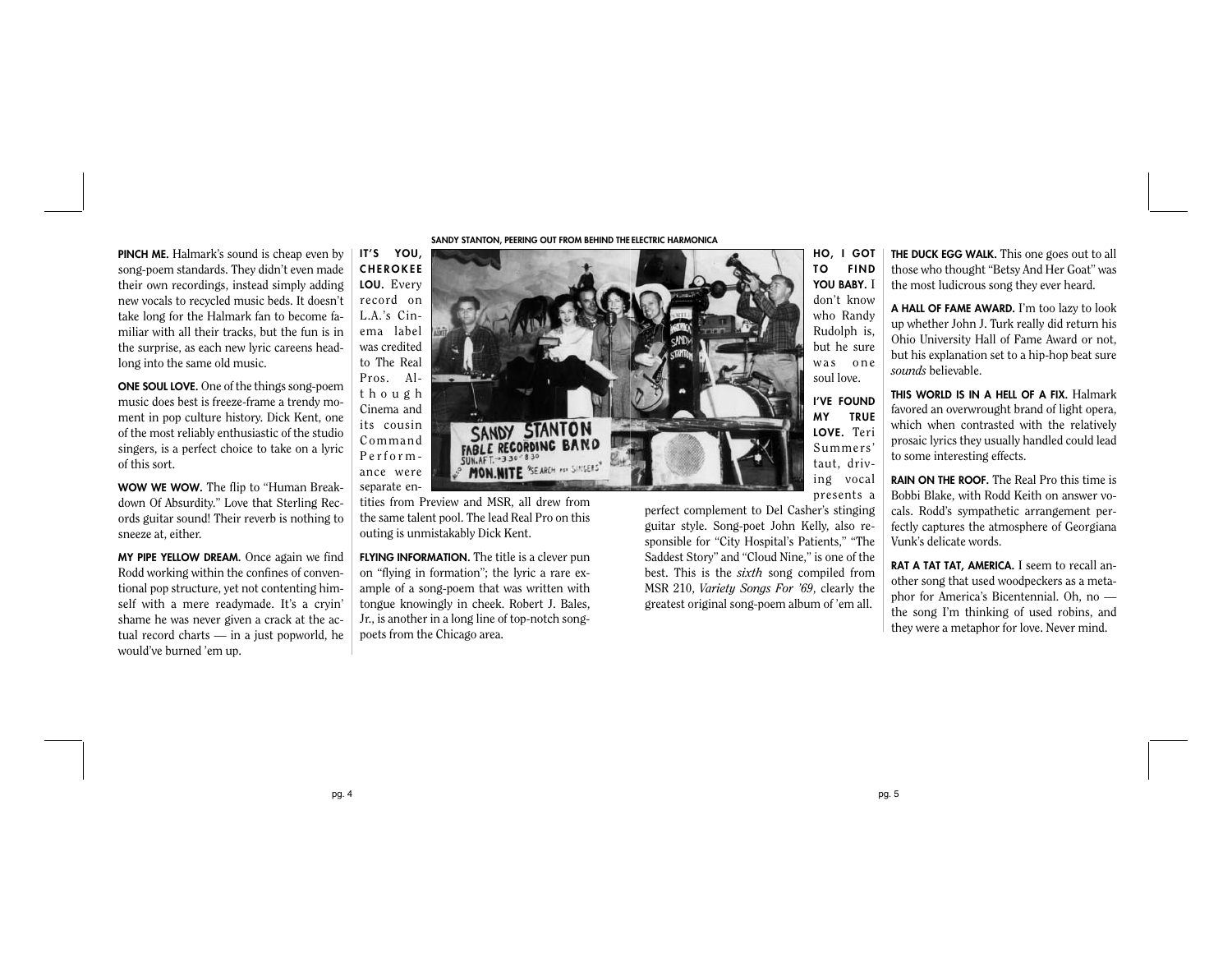## **YOU NEVER KNOW**

## *by Phil Milstein*

AS WITH RADIO WHEN IT'S REALLY CLICKIN', the essential ingredient that separates song-poem music from all others is that of surprise: when you put one on, you just never know what you're gonna find. An exquisite listening experience might well be hiding behind the plainest of titles.



**TEENAGE QUEEN.** This Cinema release harkens back to an early '60s sound, making its abrupt reference to pot that much more jarring.

**AMTRACK EAGLE.** With *I Like Yellow Things*, the predecessor to the present volume, we introduced to the song-poem-loving public both the writing of James Wilson, Jr, and the singing of Milford Perkins. "Amtrack Eagle" is where these talented fellas meet each other, resulting in a song that wraps several of its smooth, slippery tentacles around you while others give you a nice, relaxing massage.

**MINNI-HA-CHA.** You might think we put this on here only to show off Gary Roberts's funny mispronunciation of "Kawliga." But if you did, you'd be wrong … *dead* wrong. The flip to this is entitled "Oh Dear Daddy, Take My Hand And Hold It Tight."

**SEASON'S GREETINGS.** The only known song-poem recorded in *three* different versions, all found on various MSR albums. MSR guaranteed customer satisfaction, and song-poet Raymond Moberly  $(\triangleright)$  was appar-



ently one hard-to-satisfy customer. For my money it's the sleigh bells that best draw out the song's latent virtues, and thus would have guessed that the version heard here, the only one on which they appear, would have been the one he finally approved of. In fact, though, it was the earliest of the three.

**THE EVENING IS APPROACHING.** We end with our second consecutive vocal by the great Teri Summers. This mournful song always reminds me of Bobby Marchan's version of "There's Something On Your Mind (Pt. 2)," although in this one nobody dies. A discovery of the brilliant dream-artist Jim Shaw.

*Producer:* **PHIL MILSTEIN** | *Cover art:* **RICK ALTERGOTT** | *Rerecording engineer:* **ERIK LINDGREN** | *Disc art:* **CHARLES BURNS** | *Digital mastering:* **ALAN LOWE ARCHIVING** | **THANKS TO:** Barry Alfonso, Rick Altergott, Tom Ardolino, Don Bolles, Byron Coley, Nicholas Cudahy, Lili Dwight, Ellery Eskelin, Richard Franke, Aram Heller, Reed Lappin, Erik Lindgren, Ethel Milstein, Bob Purse, Jim Shaw and Gregg Turkington.